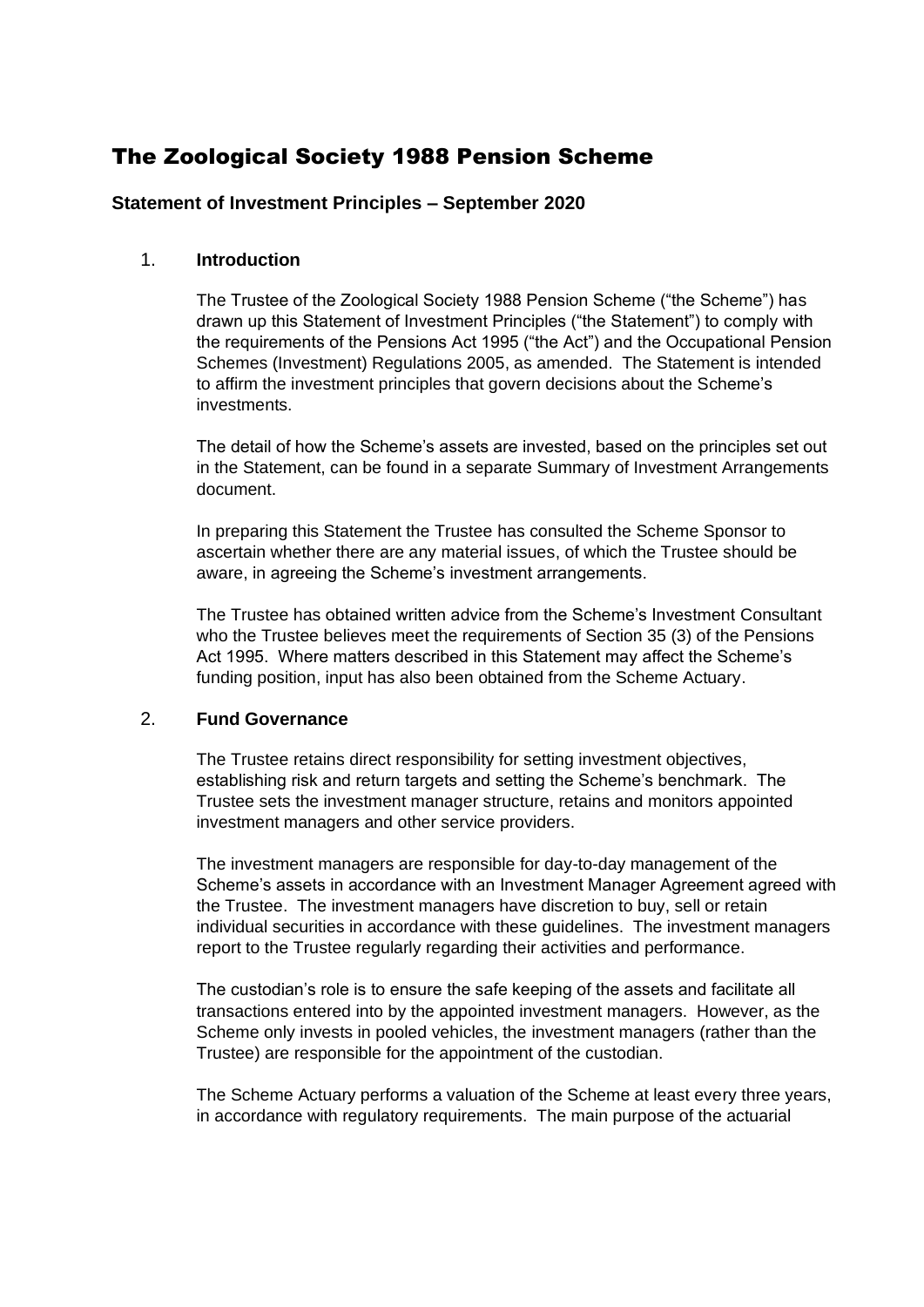valuation is to assess the extent to which the assets cover the accrued liabilities and agree an appropriate funding strategy for the Scheme. Full details of the current funding strategy and contributions payable will be found in the Statement of Funding Principles and Schedule of Contributions respectively.

The Scheme's Investment Consultant provides advice to the Trustee. The Investment Consultant's role encompasses, but is not limited to, providing assistance to the Trustee in formulating investment objectives, advice on investment strategy, advice on devising an appropriate investment manager structure and assisting in the selection and monitoring of investment managers and funds.

## 3. **Process For Choosing Investments**

The process for choosing investments is as follows:

- Identify appropriate investment objectives
- Agree the level of risk consistent with meeting the objectives set
- Construct a portfolio of investments that is expected to allow the assets, together with agreed contributions, to be sufficient to meet the benefits to which members are entitled.

In considering the appropriate investments for the Scheme the Trustee has obtained and considered the written advice of their Investment Consultant, whom the Trustee believe to be suitably qualified to provide such advice. The advice received and arrangements implemented are, in the opinion of the Trustee, consistent with the requirements of Section 36 of the Pensions Act 1995 (as amended).

#### 4. **Investment Objectives**

The objective of the Trustee is to invest the Scheme's assets in the best interest of the members and beneficiaries. Within this framework the Trustee has agreed a number of objectives to help guide them in their strategic management of the assets and control of the various risks to which the Scheme is exposed. The primary objectives of the Trustee, which are consistent with those of the Scheme Sponsor, are as follows:

- To maintain the Scheme's fully funded position, on the Technical Provisions basis;
- By seeking opportunities to de-risk the Scheme's investment strategy to more effectively manage funding level volatility; and
- Reduce the likelihood that additional contributions are required from the Scheme Sponsor.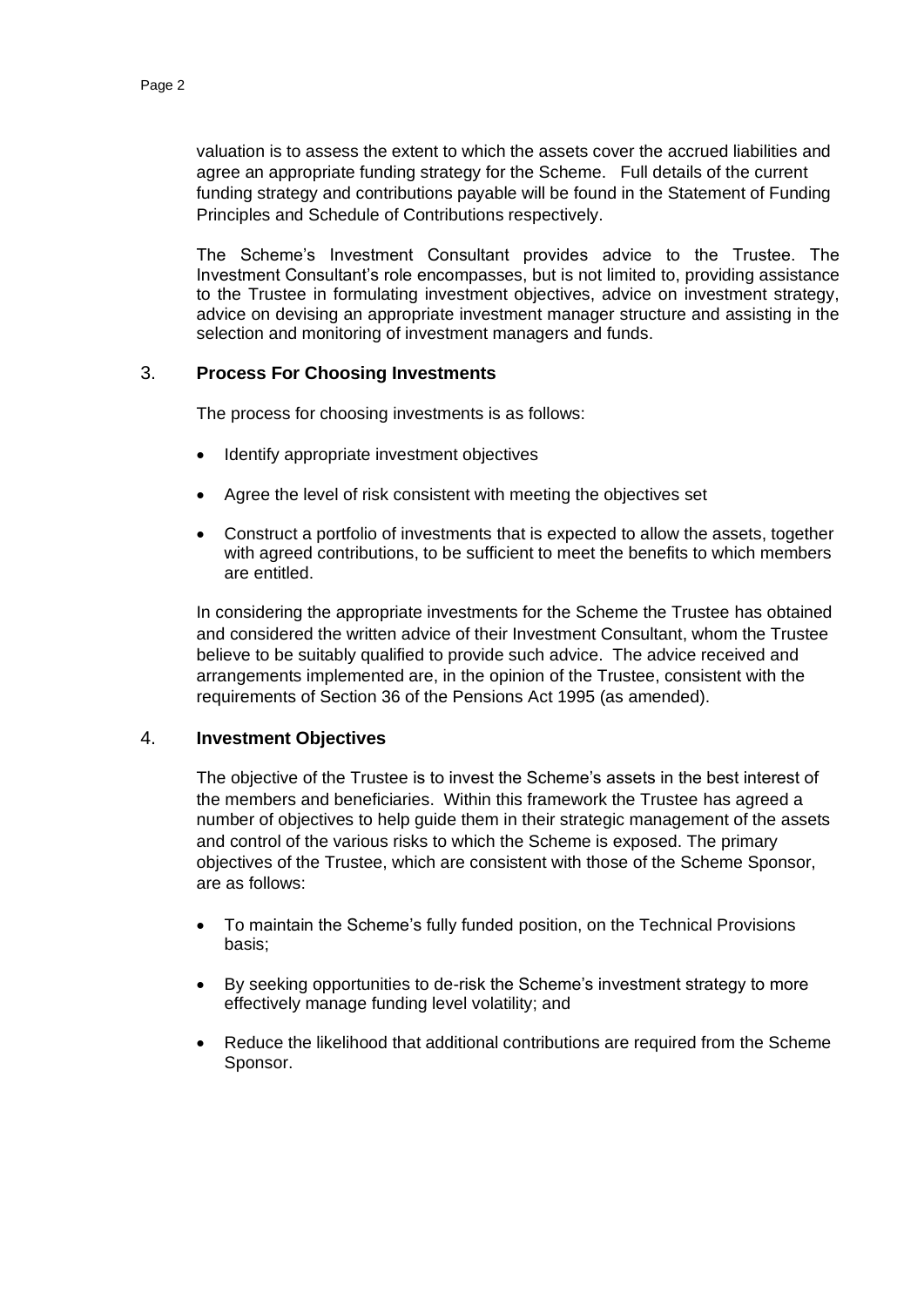## 5. **Risk Management and Measurement**

The Trustee recognises that whilst increasing risk may increase potential returns over a long period, it also increases the risk of a shortfall in returns relative to that required to cover the Scheme's liabilities as well as producing more short-term volatility in the Scheme's funding position (due to the mismatch between assets and liabilities). The Trustee has taken advice on the matter and (in light of the objectives noted previously) considered carefully the implications of adopting different levels of risk.

The willingness of the Trustee to take investment risk (i.e. not hold assets that broadly match the liabilities of the Scheme) is dependent on the continuing financial strength of the Scheme Sponsor and its willingness to contribute appropriately to the Scheme. The financial strength of the Scheme Sponsor and its perceived commitment to the Scheme is monitored and the Trustee may consider reducing investment risk relative to the liabilities should either of these deteriorate.

Should there be a material change in the Scheme's circumstances, the Trustee will review whether and to what extent the investment arrangements should be altered; in particular whether the current risk profile remains appropriate.

The following risks are taken into account by the Trustee, with independent advice sought as required, when setting the investment strategy:

- *Credit risk:* this is the risk that one party to a financial instrument will cause a financial loss for the other party by failing to discharge an obligation. The Trustee mitigate this risk by investing predominately in high quality instruments.
- *Currency risk:* this is the risk that the fair value of future cash flows of a financial asset will fluctuate because of changes in foreign exchange rates. Changes in exchange rates will impact the relative value of the assets and liabilities. The Trustee accepts this risk and believe the non-Sterling exposure will generate long term expected returns in excess of the increase in the value of the liabilities.
- *Interest rate risk:* this is the risk that the fair value or future cash flows of a financial asset will fluctuate because of changes in market interest rates. The Trustee mitigates this risk by aligning a portion of the interest rate sensitivity of its assets with those of its liabilities.
- *Other price risk:* this is the risk that the fair value or future cash flows of a financial asset will fluctuate because of changes in market prices (other than those arising from interest rate risk or currency risk), whether those changes are caused by factors specific to the individual financial instrument or its issuer, or factors affecting all similar financial instruments traded in the market. The Trustee mitigates this risk by investing its assets across a diversified range of asset classes.
- *Risk of erosion by inflation*. The Scheme's liabilities are explicitly linked to priceand wage inflation, subject to a cap. The Scheme's long-term financial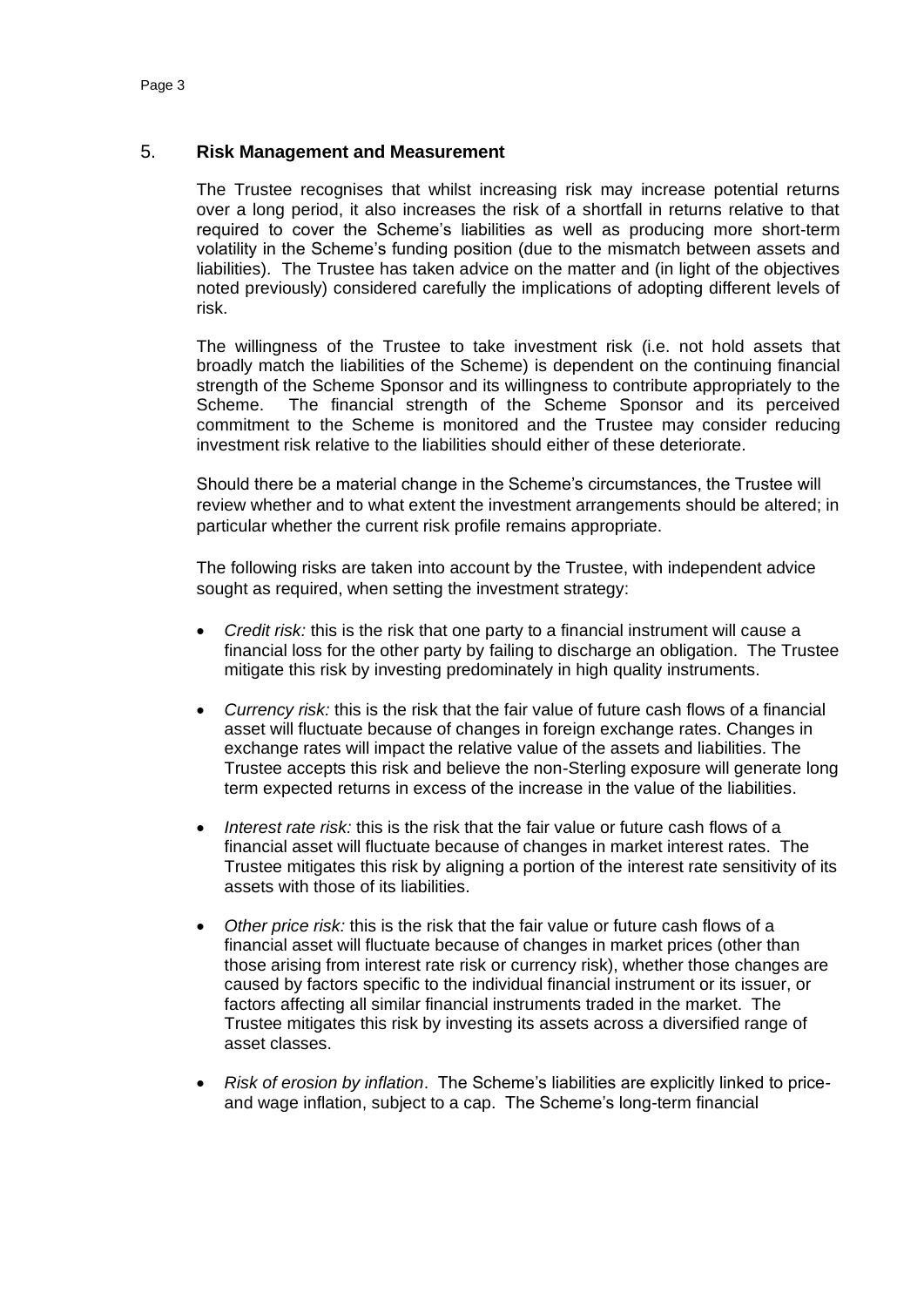soundness will be determined by whether investment returns achieve a suitable margin above inflation. The Trustee manages this risk by holding assets with a degree of inflation sensitivity.

- *Asset and liability mismatch risk*. The Trustee has put in place an investment strategy which includes a significant proportion of equities and other assets which have good expected returns. However, the Trustee is aware that the expected returns are not guaranteed and that these assets may fail to deliver the returns necessary to meet the benefits. The Trustee accepts the risk inherent in such a strategy as this strategy is more likely to lead to the long-term affordability of the benefits and they believe in the strength of the Scheme sponsor's covenant, which is assessed regularly.
- *Liquidity risk*. The Scheme must be able to meet its liabilities as and when they become due. Consequently, the Scheme holds the majority of investments in easily marketable and realisable assets to meet such benefit payments as and when they become due.
- *Risk from lack of diversification*. The Trustee is satisfied that the spread of assets by type and the investment managers' policy on investing in individual securities within each type provides adequate diversification of investments.
- *Longevity risk*: Refers to the possibility that, on average, members live longer than is assumed by the Scheme Actuary when valuing the liabilities (thereby increasing their value).
- *Volatility risk*: This concerns the stability of the market value of assets such as equities, where the price achievable may be particularly affected by short term sentiment and is not certain until point of sale.
- *Regulatory risk*: The Trustee may invest in a market environment where the regulatory regime may change. This may be compounded by political risk in those environments subjected to unstable regimes.
- *Climate change risk:* The Trustee acknowledges that climate change may impact its investments, due to its effect on natural and human systems across geographical regions.

The Trustee is required to provide narrative disclosures on the credit and market risk (namely currency, interest rate and other price risk) arising from its investment arrangements in their annual report and accounts.

Further, following the implementation of the leveraged Liability Driven Investment ("LDI") solution during 2018, a number of additional sources of risk were introduced to the Scheme:

• *Counterparty risk* arises from the possibility that a counterparty to a derivative contract will default on its contractual obligations.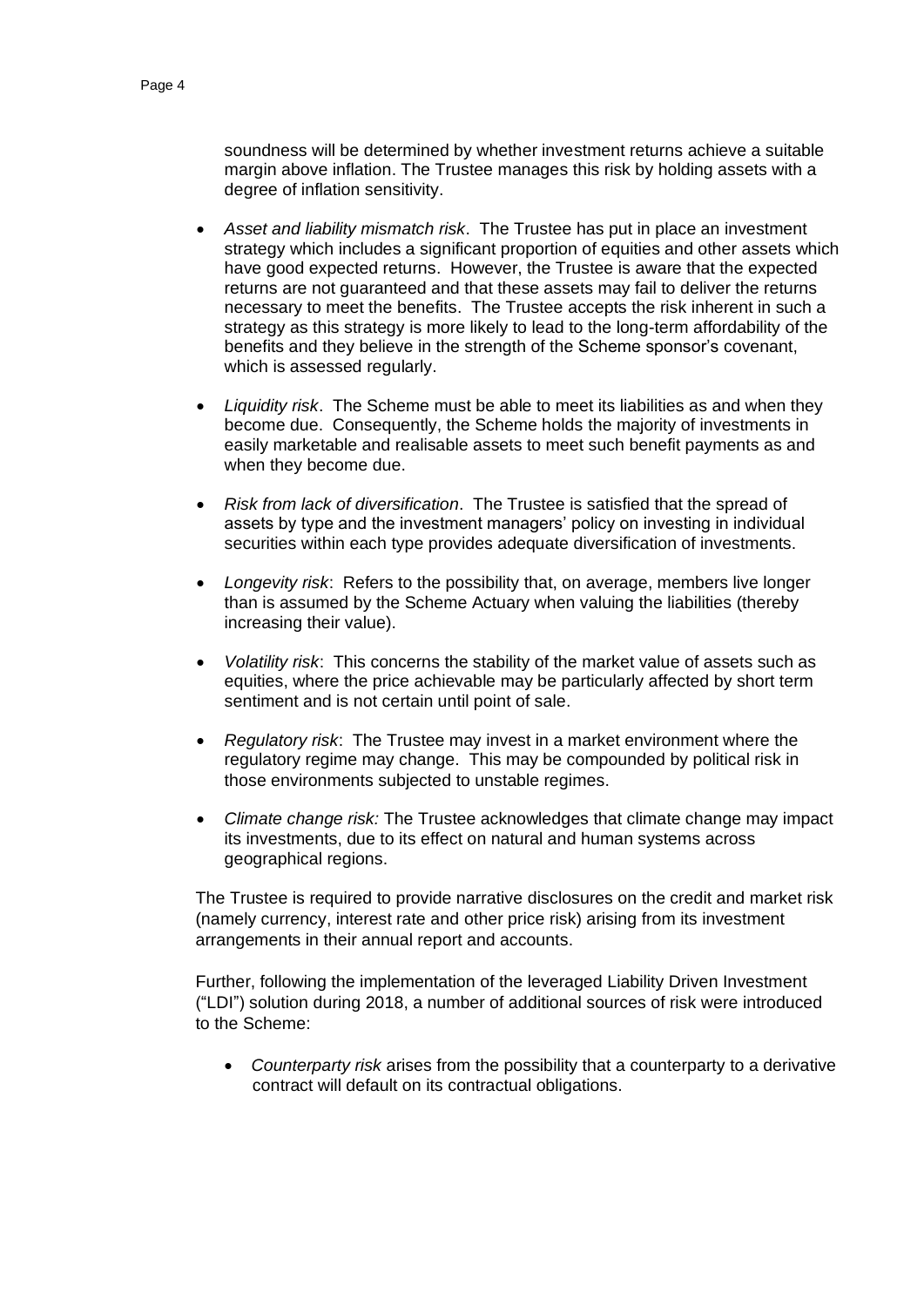- *Collateral adequacy* risk which requires the Trustee to make available assets to meet derivative obligations in response to changes in interest rates and inflation expectations (typically arises when interest rates rise and/or inflation falls). A strong collateral management process should be used to mitigate the risk of not being able to meet these requirements.
- *Roll risk* which can arise if the manager forgets to roll a derivative contract or liquidity may become poor at future roll dates and in extreme circumstances, you may not be able to roll the position.

The Trustee delegates, to its LDI manager, the responsibility to monitor and manage these risks on a day-to-day basis.

#### 6. **Investment Strategy**

In establishing an investment strategy for the Scheme, the Trustee has taken into account the risks and investment objectives identified previously. The Trustee will formally review the investment policy after each Actuarial Valuation or more frequently if required or advised by their Investment Consultant.

The Trustee has adopted a strategy with the aim of generating sufficient investment returns to achieve the Scheme's investment objectives. Should there be a material change in the Scheme's circumstance; the Trustee will review whether the investment strategy should be altered.

| <b>Asset Class</b>                | <b>Benchmark</b><br>Allocation (%) |
|-----------------------------------|------------------------------------|
| Equities                          | 37.0                               |
| Diversified Growth                | 10.5                               |
| Multi-Asset Credit                | 7.5                                |
| <b>UK Buy and Maintain Credit</b> | 15.0                               |
| LDI                               | 30.0                               |
| Total                             | 100.0                              |

The Scheme's current benchmark is set out below:

Details of the investment strategy, specifically the investment manager structure employed, can be found in the Summary of Investment Arrangements. The Trustee, having considered advice from their Investment Consultant, believe that this investment strategy alongside the agreed contributions will be sufficient for the Scheme to meet its liabilities as they fall due.

Although member views are not currently taken into account when determining the strategic asset allocation and underlying manager structure, the Trustee will review this position periodically.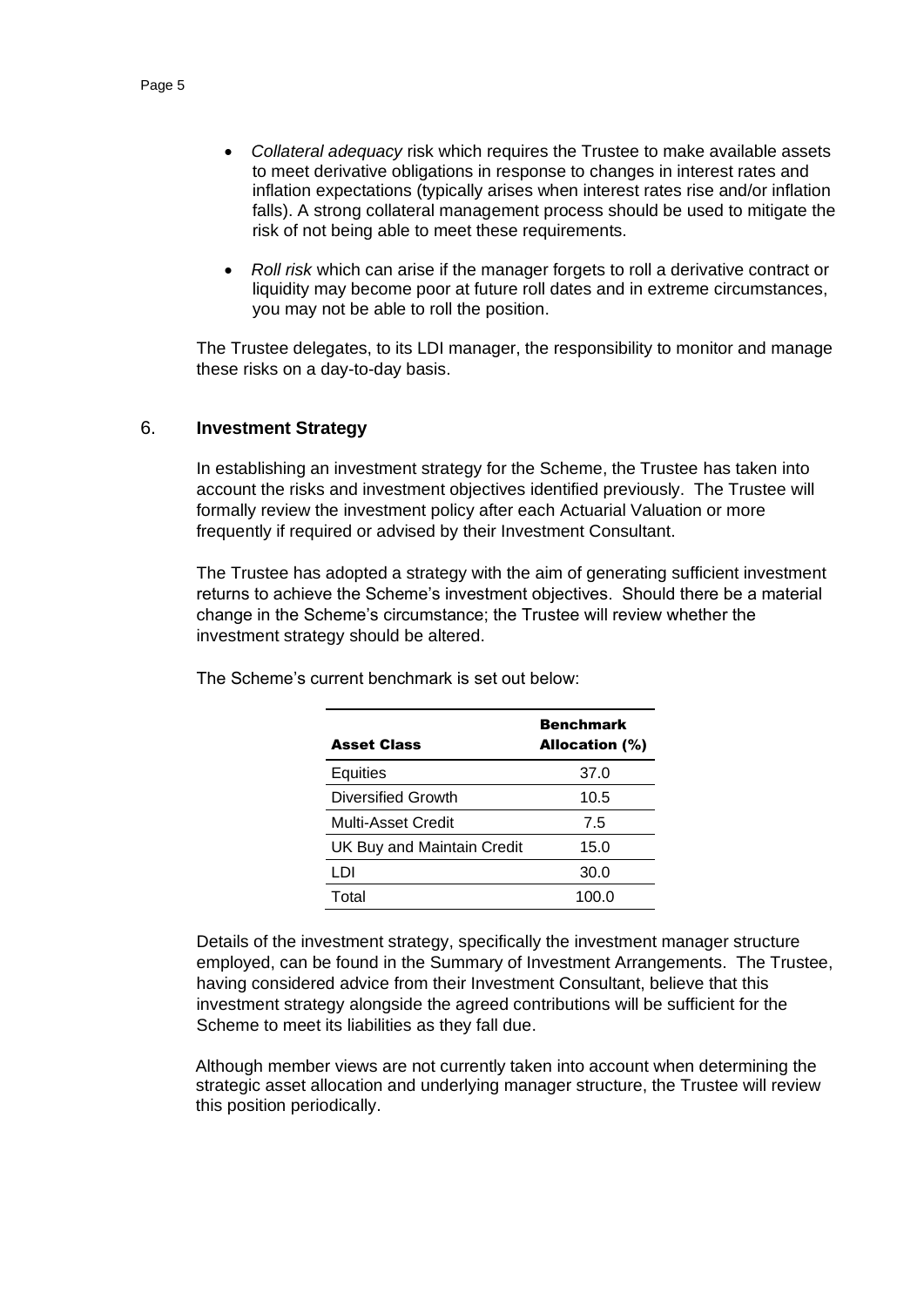It is the policy of the Trustee to monitor the Scheme's overall asset allocation against its benchmark at regular intervals (normally quarterly) and take action if required.

## 7. **Day–to-Day Management of the Assets**

The Trustee delegates the day to day management of the assets to their investment manager, who are regulated by the relevant regulatory authority in their countries.

The Trustee has taken steps to satisfy themselves that the investment managers have the appropriate knowledge and experience for managing the Scheme's investments and that they are carrying out their work competently. Details of the mandates set for the investment managers by the Trustee can be found in the Summary of Investment Arrangements.

Having considered expert advice, the Trustee has determined a benchmark mix of asset types and ranges within which the appointed investment manager may operate.

The Trustee will review the continuing suitability of the Scheme's investments, including the appointed investment managers and the balance between active and passive management, following each Actuarial Valuation if not sooner. However, any such adjustments would be done with the aim of ensuring the overall level of expected return and risk is consistent with the aim of being able to provide the benefits.

The investment managers have full discretion to buy and sell investments on behalf of the Scheme, within parameters stipulated in their appointment documentation, which includes managing collateral needs associated with the LDI holding. They have been selected for their expertise in different specialisations and each investment manager manages assets for the Scheme to a specific mandate, which includes a performance objective, risk parameters and timescales over which their performance will be measured. The Summary of Investment Arrangements gives details of each individual investment manager's mandate as set out in their respective investment management agreement with the Trustee.

## 8. **Types of investment**

The Scheme's funds may be invested in a broad range of securities which are quoted on a recognised stock exchange in the United Kingdom or abroad and which are appropriate for the prudent investment of the assets of a pension fund; in units of unit trusts or OICS and in protective derivative financial instruments (but only to the extent that such derivatives are contained within the unit trusts or OICS in which the Scheme invests).

As the Scheme only invests in pooled vehicles, the Trustee has limited scope to influence the investment restrictions on the underlying assets held.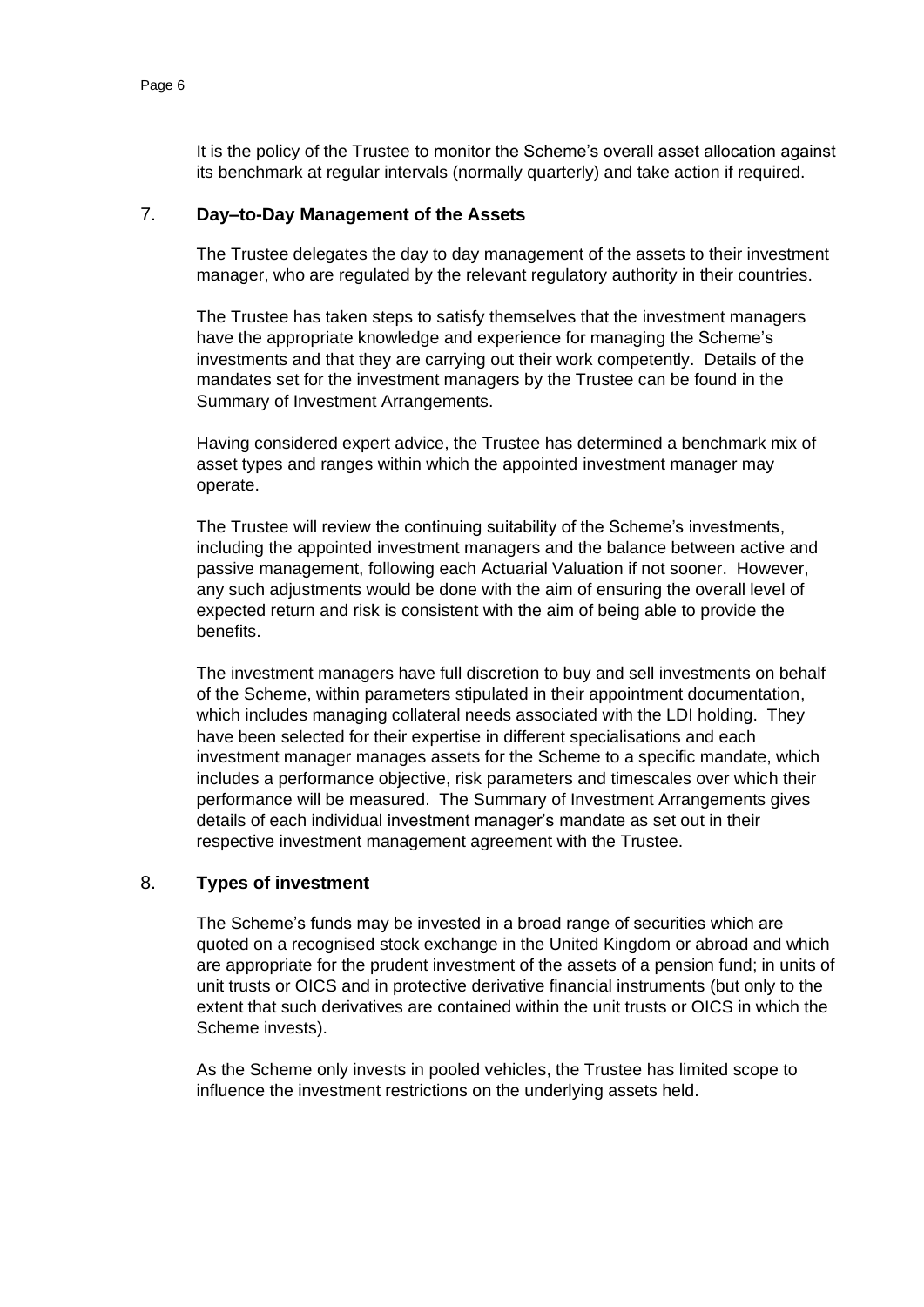## 9. **Realisation of Investments**

The investment managers have discretion in the realisation of investments and in considerations relating to the liquidity of those investments, subject to the parameters stipulated in the relevant appointment documentation. These are subject to review, by the Trustee, at its regular meetings.

To help meet the cashflows needs of the Scheme, monies are redeemed monthly from the asset portfolio and transferred to the Trustee Bank Account. If these monies are insufficient to meet a shortfall, further disinvestments will be required and the Trustee will seek advice from their Investment Consultant. In such circumstances, monies will typically be disinvested so that the Scheme's asset allocation is moved towards its benchmark allocation (see Section 6 for details).

## 10. **Socially Responsible Investment**

The Trustee has considered the extent to which social, environmental and ethical factors should be taken into account in the selection, retention and realisation of investments. The Trustee believes that social, environmental and ethical factors may have a material impact on risk and return outcomes. It also recognises that long-term sustainability issues, particularly climate change, present risks and opportunities that increasingly may require explicit consideration. The Trustee consider these issues in the context of the anticipated time horizon over which the assets will be held.

However, as the Scheme invests in pooled vehicles, the Trustee recognises that the investment manager sets the policy on social, environmental and ethical factors and degree to which they are integrated into their investment processes. To assess the extent to which the investment managers do so, the Trustee reviews the ESG ratings (provided by the Scheme's Investment Consultant) assigned to each pooled vehicle held on a quarterly basis. These ratings are also considered as part of any new manager selection exercises.

## 11. **Corporate Governance**

The Trustee has examined the issues in relation to corporate governance and on the exercise of voting rights.

As the Scheme only holds pooled investments, the way in which voting rights are exercised, by the investment managers, will be a decision for them. The Trustee is satisfied that the investment managers policies on corporate governance and their exercise of voting rights, reflect the key principles. The Scheme's voting rights are thus exercised in accordance with the corporate governance policy of the investment managers and take account of current best practice including the UK Corporate Governance Code and the UK Stewardship Code.

The Trustee encourages their managers to report on contentious issues through quarterly investment reports. The Trustee monitor the extent, and the manner in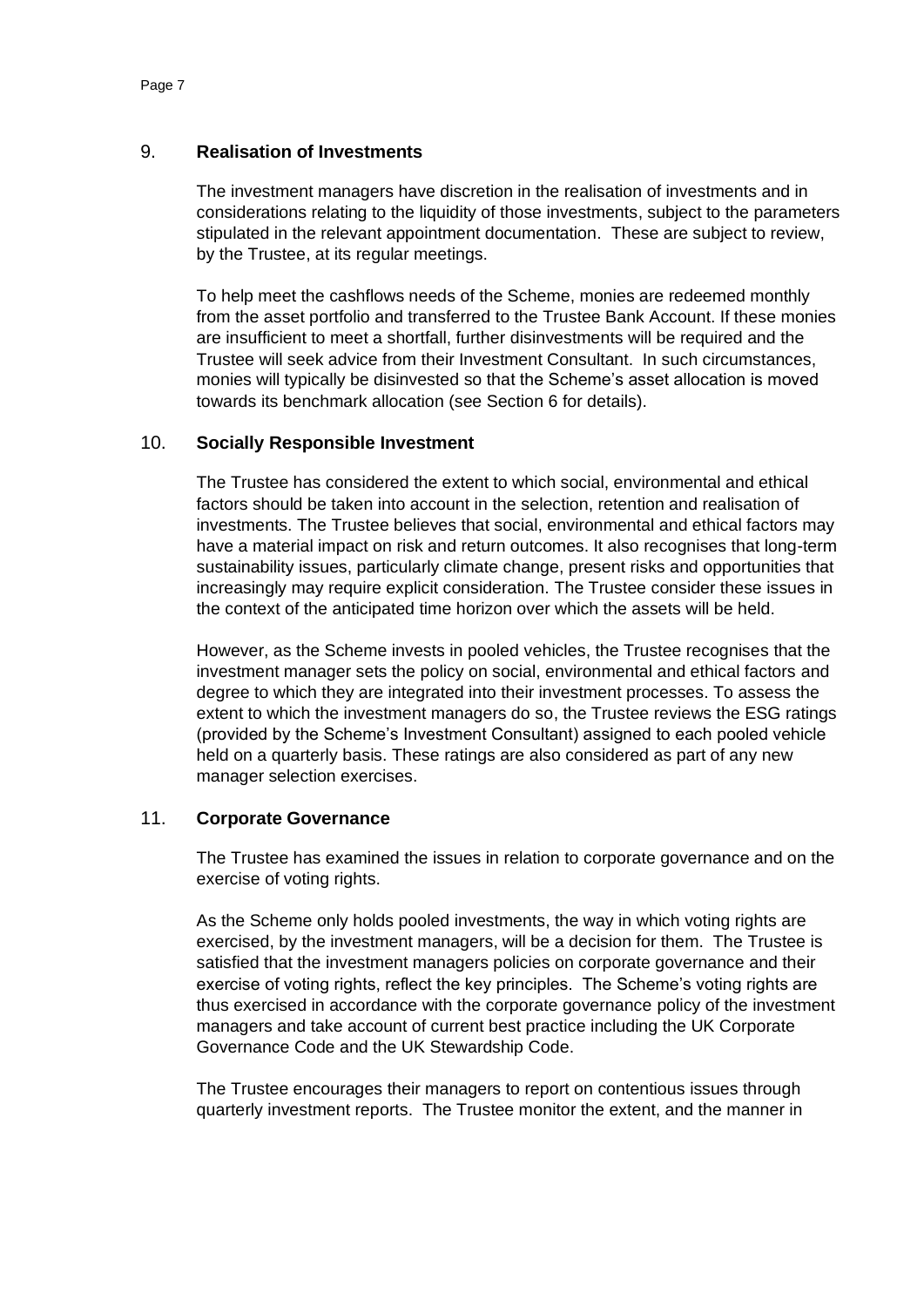which, the investment managers exercise voting and engagement rights every three years.

#### 12. **Investment Manager ("Manager") Arrangements**

#### 12.1 **How the arrangements with the Managers incentives them to align its investment strategy and decisions with the trustees' policies**

Managers are appointed based on their capabilities and, therefore, their perceived likelihood of achieving the expected return and risk characteristics required for the asset class they are selected to manage.

Ahead of investing, the Trustee undertakes due diligence<sup>1</sup> and seeks the views of its investment consultant to support decisions around selection (and retention). Should a Manager make changes to any of these factors, the Trustee will assess their impact and (where no longer aligned) consider what action to take.

The Trustee currently only invests in pooled investment vehicles. The Trustee therefore accepts it cannot specify the risk profile and return targets of the manager, but pooled funds are chosen with appropriate characteristics to align with the overall investment strategy.

#### 12.2 **How the arrangements incentivises the Manager to make decisions based on assessments of medium to long-term financial and non-financial performance of an issuer**

The Trustee aims to meet with each Manager as deemed appropriate, to discuss performance and other investment related matters (including integration of ESG and climate change into the investment process and voting and engagement activities). As part of this, the Trustee will challenge decisions that appear out of line with the Scheme's stated objectives and/or policies.

To assist with this, the Trustee consider Mercer's assessment of how each Manager embeds ESG considerations into its investment process and explores how it aligns with its responsible investment policy. This is monitored on a quarterly basis as part of the Scheme's performance reporting.

The Trustee considers the method of remunerating Managers to be consistent with incentivising them to make decisions based on assessments of medium to long-term financial and non-financial performance of the issuer of debt or equity. By encouraging medium to long-term view, it will in turn encourage the Managers to

<sup>&</sup>lt;sup>1</sup> Which includes but not limited to: the underlying assets held and how they will allocate between them; risks associated with the underlying mix of assets and the steps the Manager takes to mitigate them; expected return targeted by the Managers and details around realisation of the investment; and impact of financial and non-financial factors, including but not limited to ESG factors and climate change, on the investment over the long term.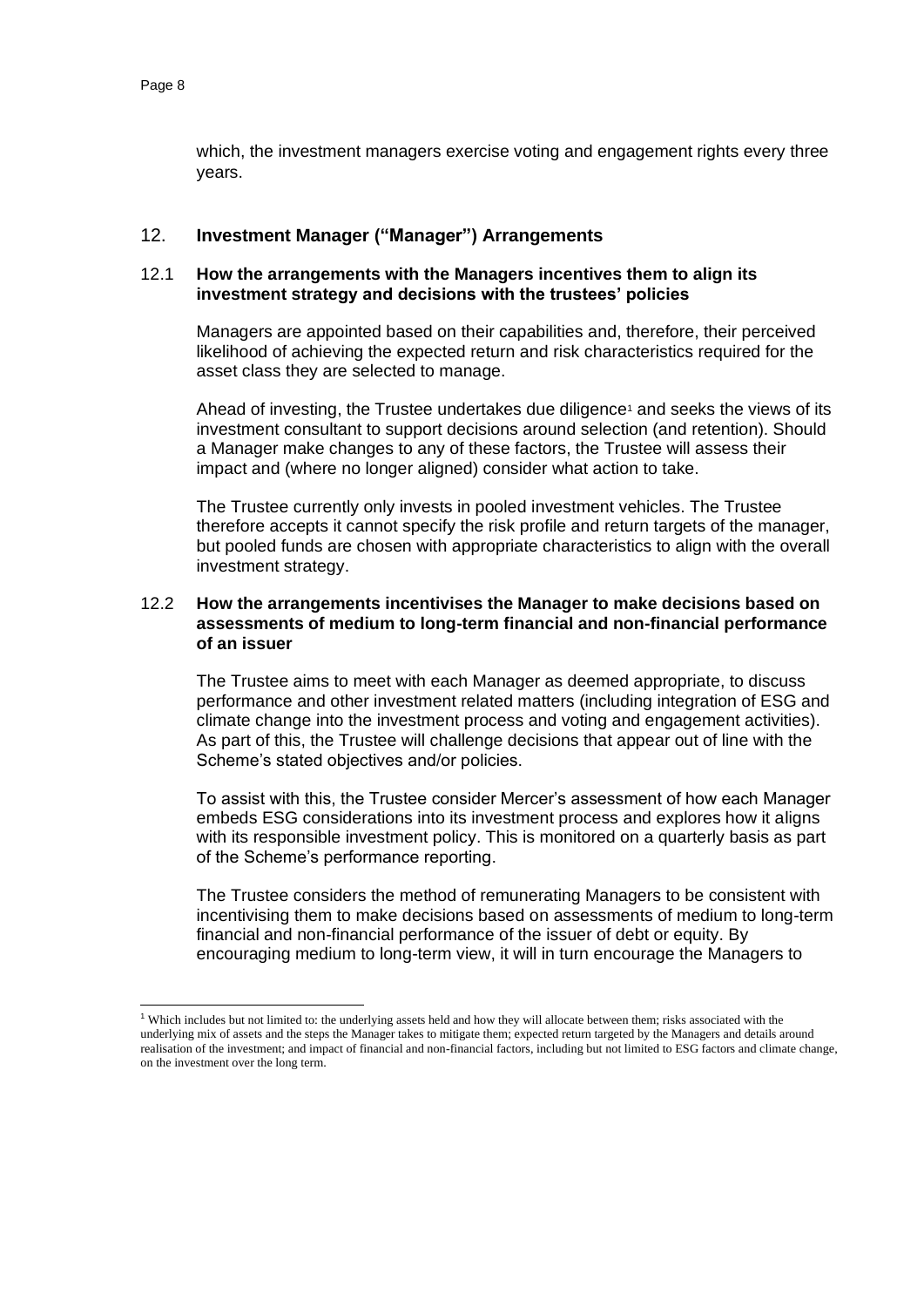engage with issuers of debt and equity in order to improve their performance in the medium to long-term.

Each Manager is aware that their ongoing appointment is based on their success in delivering the mandate for which they are appointed over the long term. Consistent periods of underperformance could lead to a Manager being terminated.

#### 12.3 **How the method (and time horizon) of the evaluation of the Manager's performance and the remuneration for asset management are in line with the policy of the Trustee**

The Trustee reviews the performance of the Managers on a regular basis versus agreed benchmarks and targets, over multiple time periods, with an emphasis on the long-term.

The Trustee takes a long-term view when assessing whether to replace the underlying investment managers, and such decisions would not be made solely based on short-term performance concerns. Instead, changes would be driven by a number of factors that may lead to significant reduction in the Trustee's confidence that the Manager will be able to perform in line with the stated objective of a strategy over the long term.

The majority of the Managers are remunerated by way of a fee calculated as a percentage of assets under management. The Trustee is also happy to consider paying a performance related fee where it believes it makes sense to do so.

#### 12.4 **How the Trustee monitors portfolio turnover costs and how they define and monitor it**

Portfolio turnover costs refer to those incurred due to the buying, selling, lending or borrowing of investments. Given that the Scheme invests in a range of pooled investment vehicles, some of which invest across a wide range of asset classes, the Trustee does not have an overall portfolio turnover target.

The Trustee receives MiFID II reporting from the Managers, which provides this information, but does not monitor portfolio turnover costs and has not set ranges in respect of them. This position is kept under review.

#### 12.5 **Duration of arrangement with Managers**

As the Trustee is a long-term investor, it does not expect to make underlying manager changes on a frequent basis.

The Scheme only holds open-ended vehicles and expects to retain them unless:

- There is a strategic change to the overall strategy that no longer requires exposure to that asset class or manager;
- The Manager appointed has been reviewed and the Trustee has decided to terminate the mandate.